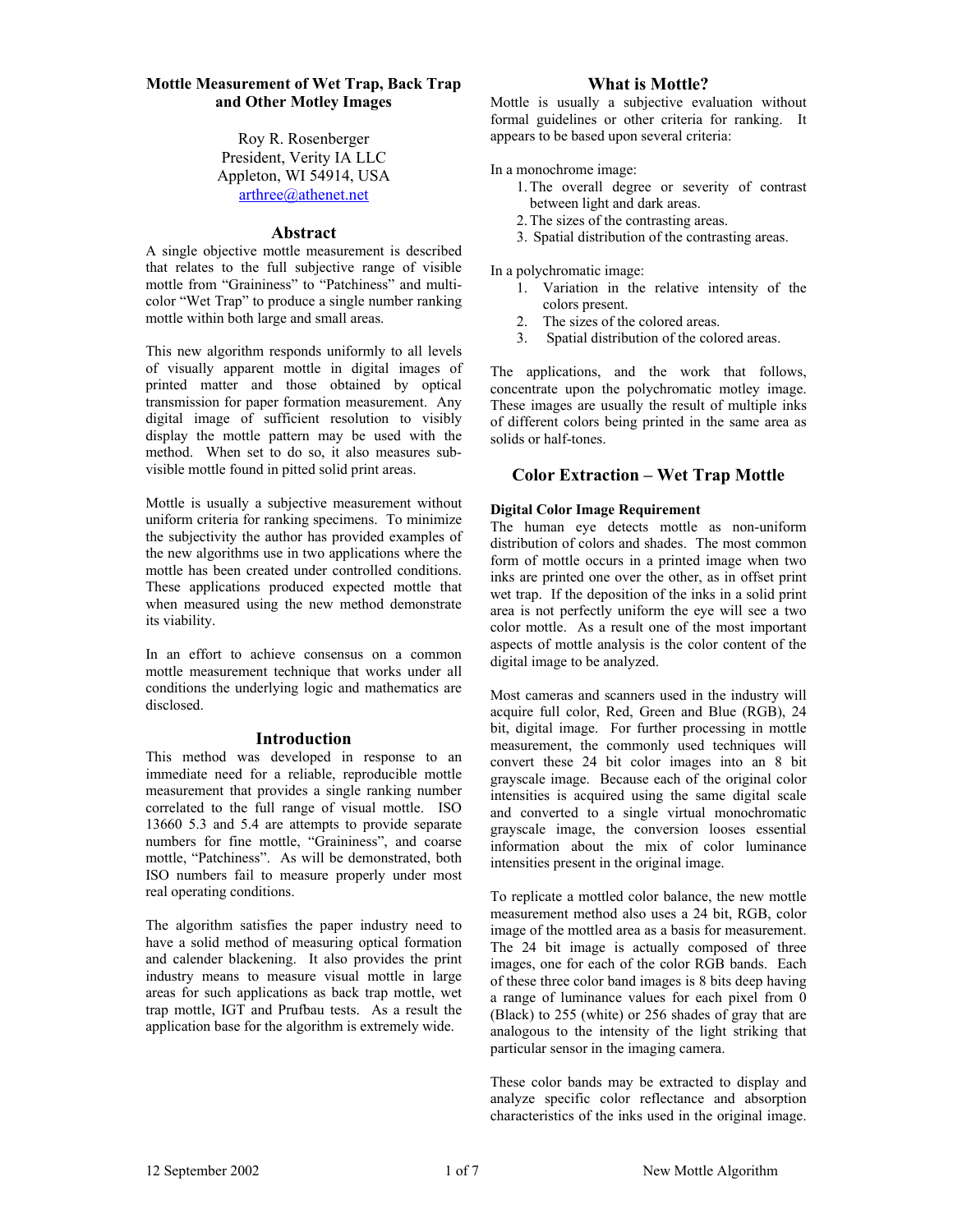An example of this split is shown in Fig.1. Color band separation and recombination is useful in evaluating solid print areas in pure cyan (C), magenta (M), yellow (Y) and black (K), and , as will be demonstrated, it is an especially valuable tool in the evaluation of "wet trap" where the same area is overprinted with different color inks.



*Digital Color Image of Blue Area. 24 bit, Red, Green Blue (RGB) Offset cyan and magenta inks (This image is the gray scale average of all three bands)* 



*Blue (B) Band*

*Figure 1: A digital color image as acquired by a camera or scanner is composed of three separate color bands. The pixel luminance value in each band varies from 0 (100% absorbed) to 255 (100% reflected). Thus the blue shows as the lightest gray tone. The red image shows the effects of the magenta mottle. When extracted as a single grayscale image, as shown in the original large area, these bands are averaged together at each pixel location.*

# **Polychrome Mottle – Wet Trap Mottle**

The need for color band separation and recombination is illustrated in a printed example of a conventional blue color. To print a blue color the printer first lays down a cyan ink and then overprints it with a magenta ink. If the properties of the paper, ink or press are not correct the result will be a motley blue with patches of magenta and cyan showing up in varying degrees.

Figure 1 shows a motley blue. It is a wet trap print of cyan and magenta inks split into its separate red, green, and blue color image components. So that it can be reproduced here as an uncolored print, it also shows the result of averaging together all the color bands to produce a gray scale image. If the reflected intensities of all the colors are the same, or very close, as is the case in this example, the averaging technique will not produce a grayscale image representative of the polychromatic mottle.

For example, the magenta and cyan inks used to create a blue image can reflect similar luminance intensities at different wavelengths specific to their color. In the camera or scanner, the filters on the red, green, and blue sensors will pass light only in their specific wavelength ranges and will respond proportionally to the luminance intensity received.

Thus, in the extreme, a mottled image of cyan and magenta inks could, under certain conditions, produce a uniform gray scale image.

This problem is simply addressed by summing only the luminance values from the specific red, green and blue color bands that are reflected from the ink colors used in the original color image. The summed bands are then used to create separate virtual images specific to the inks used in the image prior to analysis.

### **CMYK Color Extraction**

The cameras and scanners used to acquire digital images of printed images contain three separate matrixes of sensors; Red (R), Green (G), and Blue (B). Each of these three is capable of producing a separate grayscale image of the original image content in its specific wavelength sensitivity.

In the most common printing system four basic ink colors are used; Cyan (C), Magenta (M), Yellow (Y) and Black (K). The color camera collects, as best it can, the full spectrum of reflected light subdivided into RGB as described above. It is possible to separate the RGB bands and recombine them to create a virtual image containing only those reflected colors primary in the ink color of interest. To extract the reflected colors collected by the RGB camera image the following combinations are used:

> $Green + Blue = Cyan$  reflectance Red + Blue = Magenta reflectance  $Green + Red = Yellow reflectance$

Conversely, bands absorbed by these inks are: Red = Cyan absorbance

 Green = Magenta absorbance  $Blue = Yellow absorbance$ 



*Figure 2: The gray scale image of a blue offset print made with magenta printed over cyan. The gray scale image is of the three 8 bit color bands averaged together to create this 8 bit image.*

To draw conclusions about mottle in a polychromatic image, the human intellect evaluates the reflective intensity and spatial distribution of its colors. A solid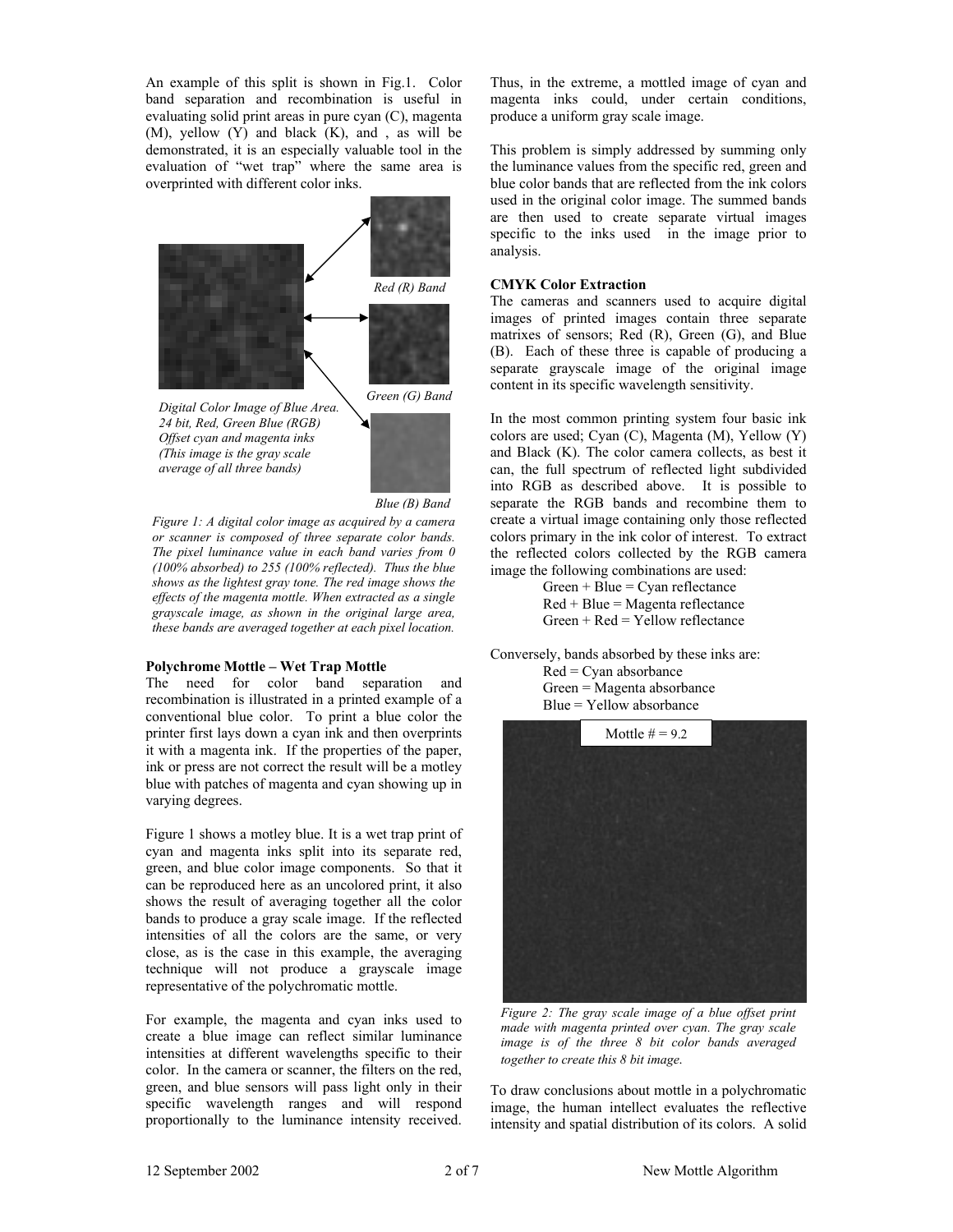blue wet trap can appear to be purple at a distance because, when viewed at short range, it is actually a motley mix of cyan and magenta. Figure 2 shows a typical grayscale image of a motley magenta/cyan blue. Because it has low contrast, any analysis based upon variances in luminance values in this averaged image will produce indeterminate results.



*Figure 3: Cyan reflectance grayscale of the blue offset print shown in Fig.2 created by summing the green and blue bands from the original color image. Note the visibly higher contrast over the average of the bands shown in Fig 2.*

#### **Color Reflected, Color Band Summing**

As described above, the reflective RGB image components specific to the reflected wavelengths of the ink color of interest in the original print can be recombined as a sum. The summing creates a new virtual image of the selected ink. Typical images of cyan and magenta extracted from a motley magenta/cyan blue are shown in Figures 3 & 4. These images clearly demonstrate a higher contrast than the average of all bands shown in Figure 2.

#### **Color Absorbed**

When printed as a solid area, the yellow ink normally has a very high reflectivity. Almost all of the red and green light striking it is reflected providing only the smallest of variance due to mottle. As a result, summing the red and green bands will produce a very low contrast image that is almost free of variance. But, in most cases, the absorbed band, blue, can produce a good high contrast single band image of the mottle within a solid yellow.

#### **Digital Resolution**

The resolution or calibration of the digital image need only be sufficient to display on screen, at any magnification, the mottle pattern to be measured. High resolutions such as the 600 ppi recommended by ISO 13660 are not necessary unless the image is to be inspected for sub-visible mottle. Typical resolutions for the new method range between 100 and 300 ppi (sensors per inch, spi).

At high resolutions of 600 ppi and higher, the mottle measurement is responsive to sub-visible variations useful in determining the concentration of pits and pores in contact printed surfaces, ink jet striping and toner deposit variations. As will be explained below, the range of tile sizes selected by the investigator can limit the measurement to the sub-visible and exclude the visible targets and vice versa.



*Figure 4: Magenta reflectance grayscale image of a blue offset print made from the sum of the red and blue bands. Note the lesser contrast than the Cyan extraction shown in Figure 3 but still greater than that shown in the average of all bands shown in Fig 2.* 

At 600 ppi (spi) the sensors in the camera are able to pick up reflections from areas as small as 42 micrometers in diameter. Nominally, the normal human can only see a pure black speck that is 50 micrometers in diameter against a stark white background using excellent illumination. Our work has determined a resolution of 300 ppi is sufficient to capture the image of mottled print and optical formation. At 300 ppi the sensor in the camera is gathering the light from an area 84 micrometers in diameter in much the same way as the eye would see this printed image at a short viewing distance.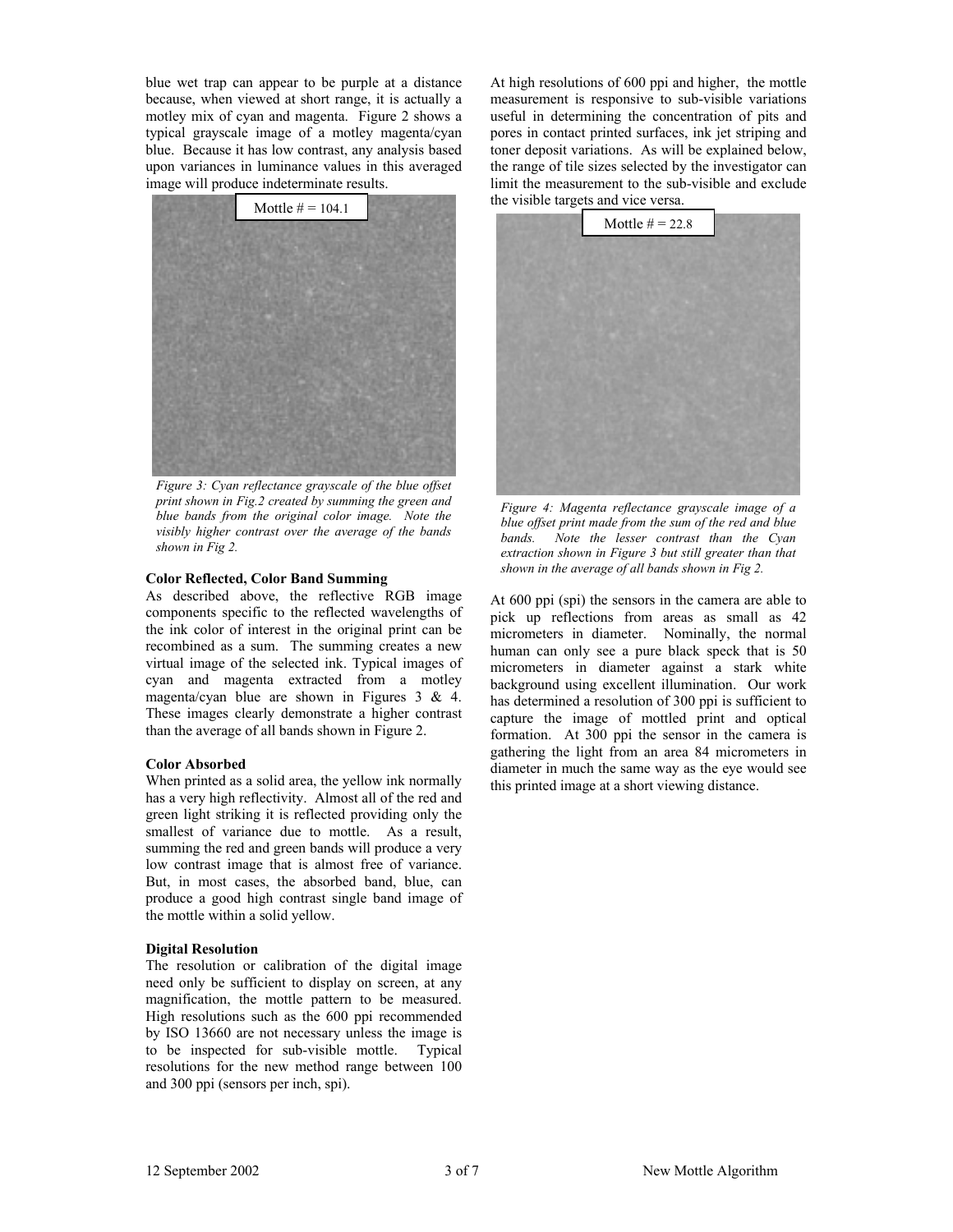# **Mottle Spatial Distribution**

### **Fine to Coarse Mottle Profile, Tile Size Variation**

The new mottle method employs a series of different size tiles that follow a binary dimensional progression. Each tile size is dedicated to a "Layer". Within each layer the tile is laid over the image in a pattern of non-overlapping contiguous tiles. As shown in Figure 5, this pattern is similar to that used in ISO13660 5.2.3  $& 4.$  The mottle measurement made within each tile size layer is used to create a mottle profile of the range of tile sizes as shown in Chart 1. The average of all the layer mottle measurements becomes the mottle number for the image examined. The measurement profile and its average emulate the human intellect in its instantaneous evaluation of mottle in various spatial distributions.

All physical tile dimensions are based upon the original image pixel center to center distance. At high image resolutions, 600 ppi and above, the smaller tiles can contain sub-visible elements. Our work has determined a resolution of 300 ppi (spi), or even lower, is sufficient for most visible mottle evaluations.



*Figure 5: The basis for the new method is the 2 pixel x 2 pixel contiguous tile pattern shown in black.. Shown in white is the extraction of a single tile with the contained pixel luminance values. (LVp).*

Figure 6 shows the new method creates a controlled series of tile sizes based upon the image pixel resolution. The tile sizes always begin with a 2 pixel by 2 pixel tile as shown in Figure 5. This is the smallest tile. Starting with the smallest, the tiles progress in size changes following a binary progression (in pixels):  $2 \times 2$ ,  $4 \times 4$ ,  $8 \times 8$  ... to a possible maximum of ten (10) sizes with largest possible being 1024 x 1024 pixels. The maximum tile size is set when the image dimensions cannot accept four contiguous tiles of the next tile size when both are measured in pixels.

Each tile size is assigned, in order, to a layer beginning with the first 2 pixel x 2 pixel tile. All calculations are made on, and reported for, each layer separate and independent from the others.

#### **Tile Data Source – Successive Tile Sizes**

The binary progression in tile sizes is used to determine the spatial variation component of mottle, fine to coarse. As explained above, the sizes are set using a binary progression starting with a 2 x 2 pixel tile and ending with the largest the image will accommodate. Each successive tile size is based upon the average of the pixel luminance values (LVp) in the preceding tile size. This averaging makes each successive tile size independent of variations among the pixel LVp in the preceding tile size. All tiles contain four (4) elements regardless of their physical dimensions or position in the layer sequence. This calculation is presented graphically in Figures 7 & 8.

Because it is based upon the average of the luminance value data in four contiguous tiles from the previous layer or, as in the first layer, pixels, each successive layer contains 25% of the number of elements as does the previous layer. The physical dimensions of the tile in the layer remain based upon the original image pixel dimensions.



*Figure 6: The first four tile sizes that would fit inside the image as shown. The new mottle method requires at least four of any one size inside the image. In this case only the first four sizes in the binary size progression will fit inside the image pixel dimensions. Following the rule that at least four tiles of a given size must fit, the fifth and larger sizes are not used*

## **Frequency Leveling Between Layers**

The effect of this progressive averaging of the luminance values in the 2 x2 tile from one layer to the next is to level out the element to element luminance value transitions. This averaging tends to have the measurements in each layer independent of one another by removing the higher frequency transitions found in the previous layer.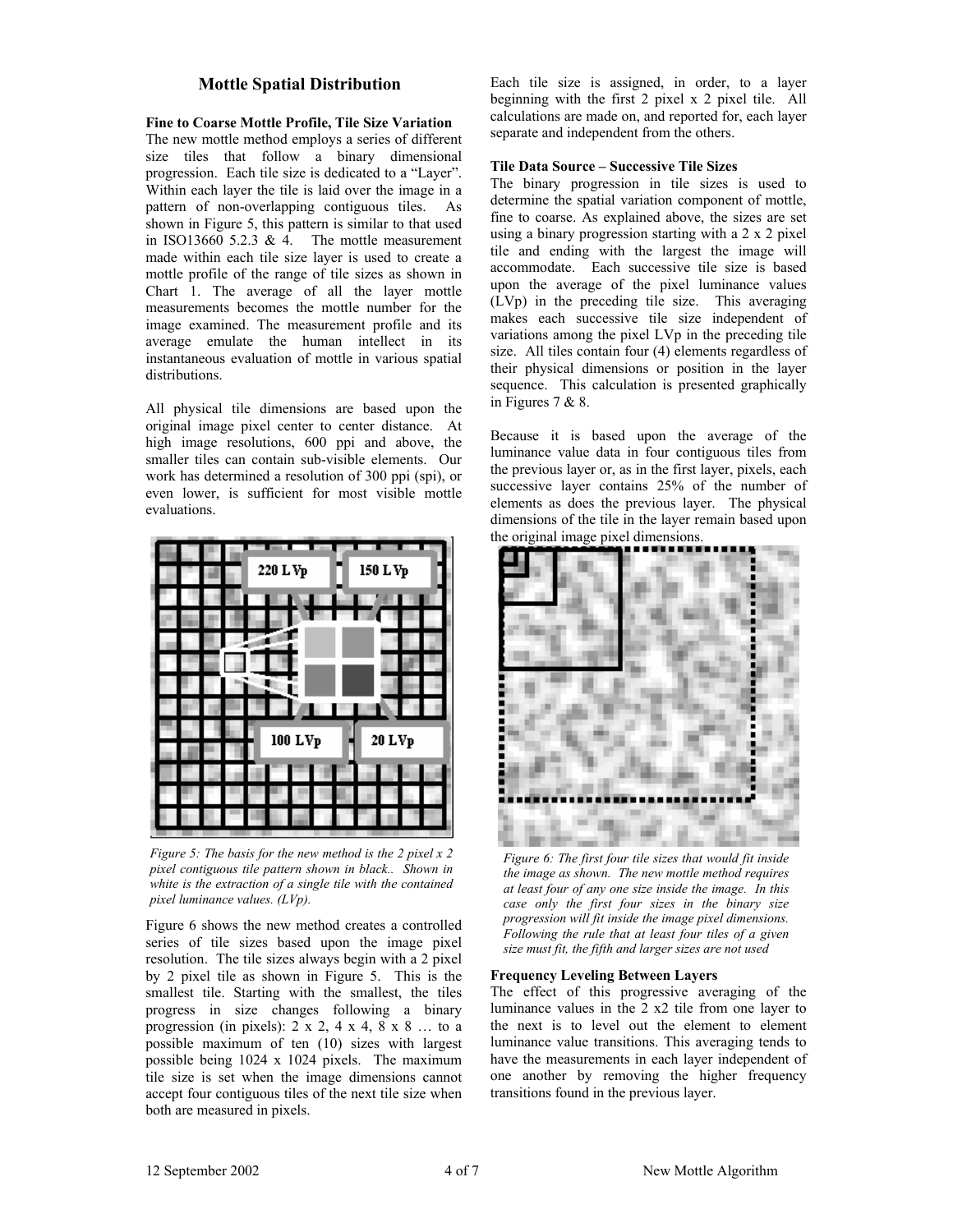# **Mottle Computation**

#### **The First Level Calculations – Data Bases**

Figures 7 and 8 show graphically the two calculations made on each 2 x 2 tile: The percent difference among the elements in the tile and their average. The result of each calculation is stored separately in one of two data bases each of which is exactly  $\frac{1}{4}$  the size of the original image as measured in elements.



*Figure 7: From the differences among the 2 element x 2 element previous layer create a data base to be used as the basis for the current layer mottle measurements. The standard deviation and average of these are two terms in the mottle calculation.* 

**Data Base 1. Percent Difference Among Pixel LV**  First, the method calculates the percentage difference among the pixel luminance values (LVp) within each tile pixel size based upon a 256 luminance value scale.

# **PctDiff = 100 x** Σ(**Abs(Diff P1 to P4))/ (6 x 256)**

Where: Diff  $_{P1}$  to P4 is the absolute arithmetic difference among the four(4) pixel luminance values in the tile. There are  $six(6)$  absolute differences:  $abs(1-2)$ ,  $abs(2-3)$ ,  $abs(3-4)$ ,  $abs(1-4)$ ,  $abs(1-3)$ ,  $abs(2-4)$ .

As shown in Fig.7, these differences are recorded in a data base from which they are extracted for further calculation of the standard deviation among them and their average.

#### **Data Base 2. Average of the Pixel LV**

Then, as a second function, the average of all the pixel luminance values is calculated and stored in the database location for that tile.

 $A$ veLV =  $\Sigma$ <sub>1 το 4</sub>(LVp)/ 4

Where LVp is the pixel luminance value

Data base 2 serves two purposes: First, as shown in Fig. 7, it is used in the mottle calculation for the tile pixel size under current evaluation and, second, it is used as the basis to create a virtual image or data base for the next layer or tile size.

#### **Mottle Calculation for Each Tile Size**

These two data bases are then used to calculate the mottle number for the layer. Each layer is dedicated to a specific physical tile size.

#### **Layer Mottle# =**  $SD_{Diff}$  **x**  $AVE_{Diff}$  **x**  $SD_{Average}$ Where:

 $SD<sub>Diff</sub>$  = Standard Deviation of Data Base 1  $AVE<sub>Diff</sub>$  = The average of Data Base 1 SDAverages = Standard Deviation of Data Base 2



*Figure 8: From the averages of the 2 element x 2 element previous layer create a new virtual image to be used as the basis for the next layer measurements. Each element of the subsequent layer is composed of the average of a 2 element x 2 element average of the previous layer. The standard deviation of the data in this layer is a term in the mottle calculation.* 

#### **The New Mottle Number**

The final mottle number is the arithmetic average of the individual tile size mottle numbers as calculated above.

## **Mottle =**  $(\Sigma_{1\text{ to }N}(\text{Layer Motte }\#))/N$

Where:

 $N =$  the number of layers or physical tile sizes



*Chart 1: The mottle number in the upper left corner, 33.0 is the average of the individual mottle numbers for each of the seven (7) tile sizes or "Targets" shown in the chart.* 

Chart 1 shows a typical graph of the values obtained from the application of the new mottle method. In this example the largest size tile that would fit at least four (4) tiles in the image is 21.4 mm square and the smallest target is 340 micrometers square.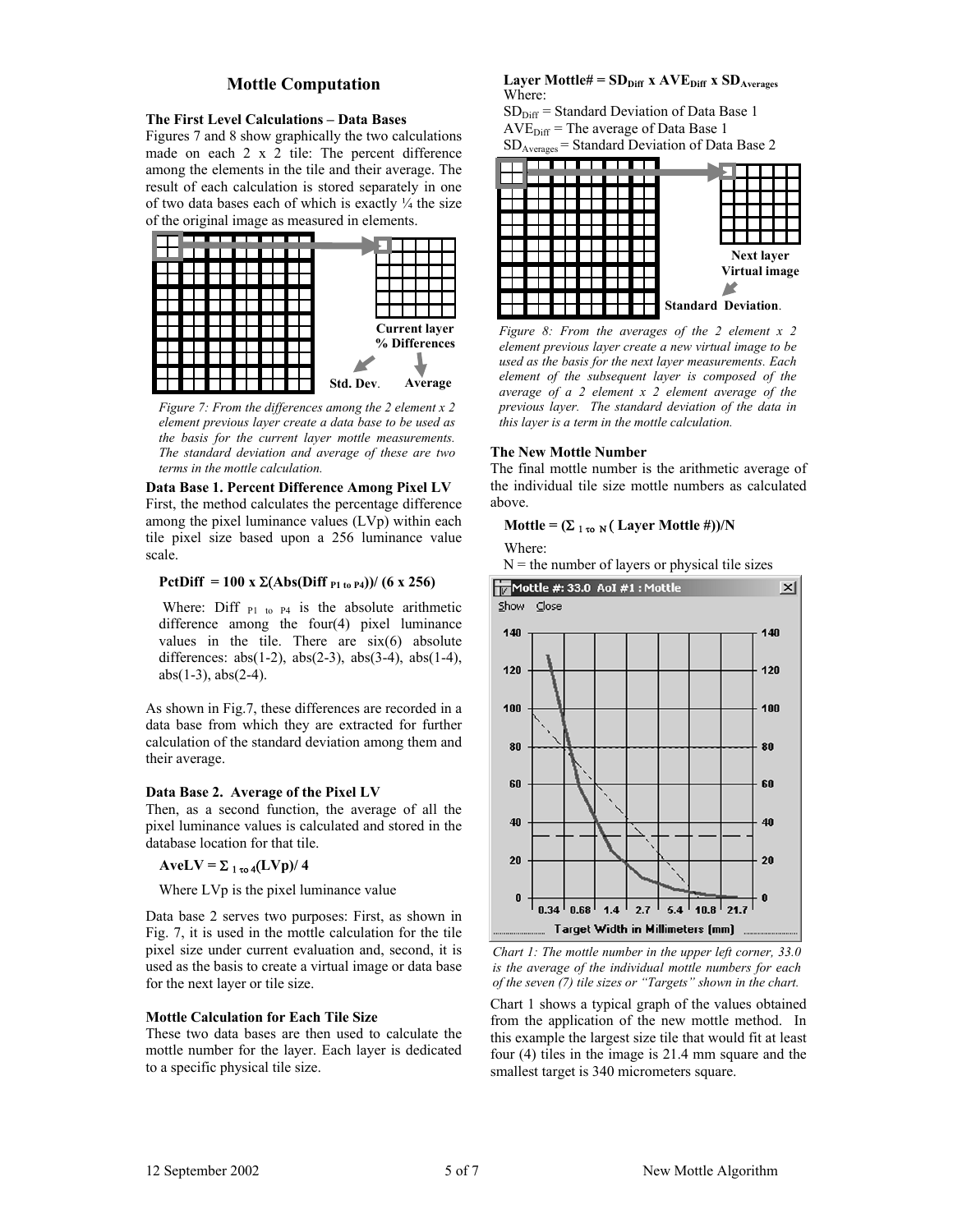# .**Applications**

The new mottle algorithm is currently being used at the Rochester Institute of Technology (RIT), In Rochester New York. The offset print operations there evaluate paper, inks and on press technology variations for the general industry. The purpose of all evaluations is to report on the quality of the print.

Paper quality can vary across relatively large areas. There can be variations in performance from one square centimeter to the next. As a result the on press evaluations at RIT usually lay down print areas in excess of 10 sq cm and can be as large as 350 sq cm. The quantitative mottle measurement in these large areas must be reproducible and consistent across the complete spectrum of mottle patterns from what is normally classified as "Grainy" to that which is "Patchy".



*Figure 9: Magnified extractions from a series of IGT A5 test strips showing cyan ink overprinted at various time intervals. These images were extracted from the larger full scale images, magnified and contrast enhanced for reproduction here. The mottle numbers shown are for the full image un-enhanced.* 

#### **IGT A5 Apparatus, Wet Trap Evaluation**

A particularly definitive measurement is the IGT A5 test strip which is used at RIT to evaluate the wet trap performance of both ink and paper.

Mottled print is particularly difficult to show in this printed format so enhanced magnified images are shown in Figure 9. The measurements displayed in Tables 1 & 2 were not taken from these images but were obtained from the original full size images without enhancement.

As can be observed the inspectors agreed upon the ranking for the two best and two worst but disagreed upon the ranking within the worst category. The new mottle measurement agreed with two of the three inspectors on all rankings.

The ISO measurements did not agree with any rankings except by eliminating the specimen with the best appearance by all criteria!

| Delay             | 0 Sec | 3 Sec | 6 Sec | 9 Sec |
|-------------------|-------|-------|-------|-------|
| <b>New Mottle</b> | 13.3  | 19.6  | 33.5  | 27.4  |
| <b>ISO Mottle</b> | 2.7   | 14    | 2.8   | 2.2   |
| <b>ISO Grain</b>  | 143   | 130   | 136   | 134   |

*Table 1 Various mottle measurement methods applied to overprinted cyan ink using an IGT A5 at various time delay settings between the initial print and the overprint.*

| Delay   | 0 Sec | 3 Sec | 6 Sec | 9 Sec |
|---------|-------|-------|-------|-------|
| Insp. 1 |       |       |       |       |
| Insp. 2 |       |       |       |       |
| Insp.3  |       |       |       |       |

*Table 2: The IGT test shown in Figure 9 and evaluated in Table 1 as ranked by three inspectors. All inspectors agree that 6 & 9 seconds delay are the worst.* 

### **RIT Back Trap/Water Interference Evaluation**

This is an offset press evaluation for the performance of paper printed at two different units of the press to determine how well the paper fixes the ink prior to multiple blanket exposures. It also will indicate if the paper is properly absorbing the water after multiple unit exposures prior to printing on the last unit of the press.

# **Visual Criteria - Back Trap/Water Interference**

The interesting aspect of this evaluation is the comparison between two very large printed areas that were created with the specific intention of having different mottle patterns. The specimen from unit 2 has received multiple blanket exposures with no further applications of ink before it comes off the press. Whereas the specimen from unit 6 has experienced multiple water exposures before it receives an application of ink and has had no blanket exposures. With a given paper the two mottle patterns should be distinctly different.

| <b>New Mottle</b> |     |     |     |     |
|-------------------|-----|-----|-----|-----|
| Unit 2            | 207 | 199 | 260 | 220 |
| Unit 6            | 89  | 60  | 47  | 84  |
| <b>Difference</b> | 118 | 139 | 213 | 136 |

*Table 3: Back trap mottle / water interference; Solid cyan printed at unit 2 and unit 6 in areas 165 mm x 236 mm. Shown are results of the new mottle algorithm measurement.. The specimen order is the visual ranking of unit 2. Unit 6 was not ranked visually and is presented to as a basis of comparison; the last unit printed should have much less mottle than unit 2.*

If the mottle is greater on unit 6 than that on unit 2 the paper is subject to water interference. A difference in the mottle patterns is readily apparent in this evaluation and by visual inspection none of these